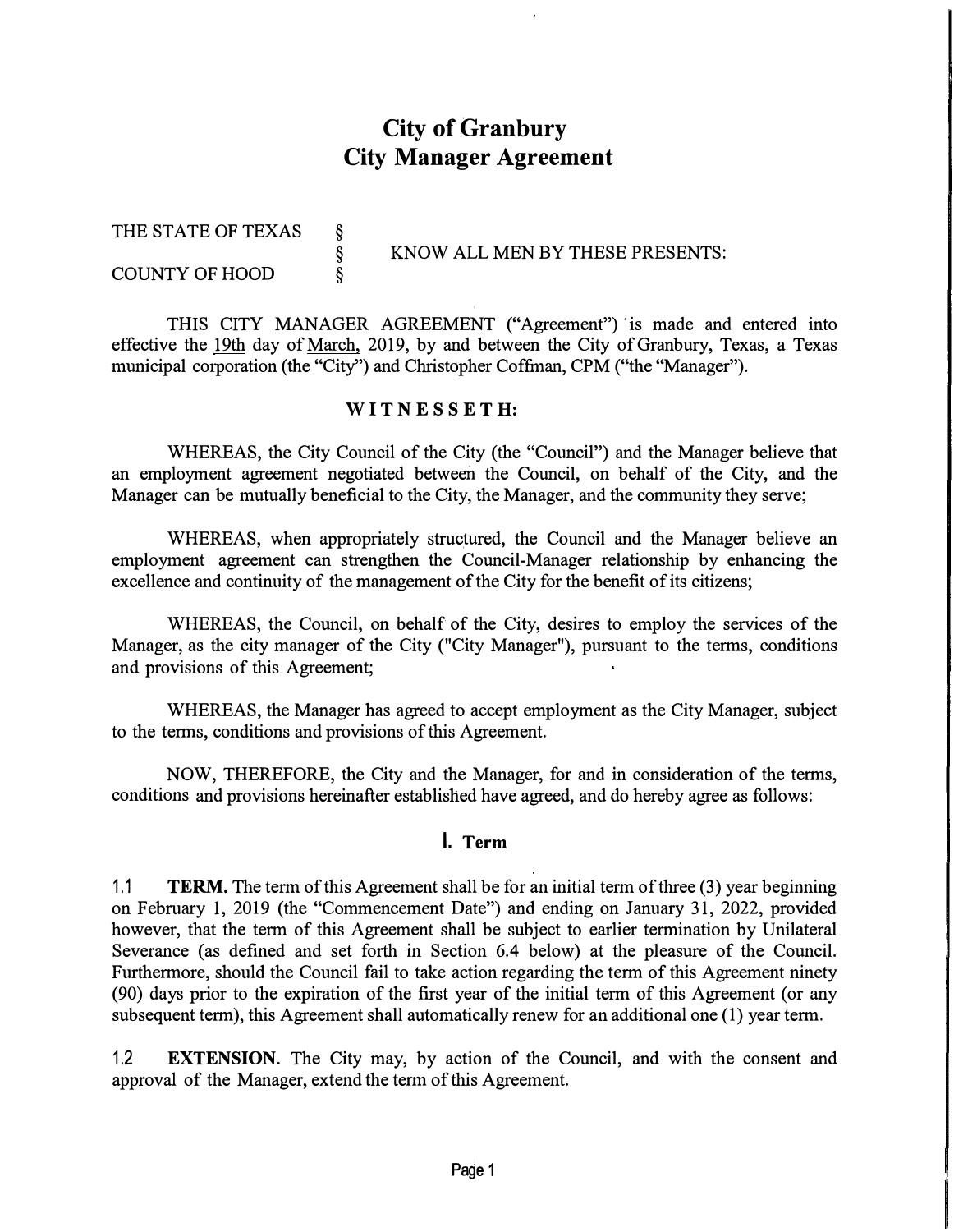### **II. Employment**

2.1 **CHIEF EXECUTIVE OFFICER.** The Manager is the chief executive officer of the City and shall faithfully perform the duties of the City Manager as prescribed in the job description, as set forth in the City Charter, and City ordinances and, as may be lawfully assigned by the Council (collectively the "City Manager's Duties"). Further, the Manager shall comply with (collectively "Applicable Laws and Authorities"): state and federal law; the City's Charter; all City policies, rules, regulations and ordinances as they exist or may hereinafter be amended; and, all lawful Council directives. All duties assigned to the Manager by the Council shall be appropriate to and consistent with the professional role and responsibility of the City Manager position.

2.2 **DUTIES.** The Council does hereby employ Manager as City Manager to perform the City Manager's Duties in accordance with and pursuant to all Applicable Laws and Authorities and each of the following duties to the full extent not prohibited by or in material conflict with any existing provisions of the City's Charter or Applicable Laws and Authorities. Some duties may be designated to appropriate staff:

- a. Employ, on behalf of the City, all other employees of the City except for the City Secretary, City Attorney and Municipal Judge.
- b. Direct, assign, reassign and evaluate all of the employees of the City that report to the City Manager.
- c. Organize, reorganize and arrange the staff of the City.
- d. Develop and establish internal regulations, rules, and procedures which the Manager deems necessary for the efficient and effective operation of the City.
- e. Accept all resignations of employees of the City, except for those employees that report directly to the Council whose and resignation must be accepted by the Council.

The Manager shall perform the City Manager's Duties with reasonable care, diligence, skill and expertise.

2.3 **REASSIGNMENT.** The Manager cannot be reassigned from the position of City Manager to another position without the Manager's prior express written consent.

2.4 **COUNCIL MEETINGS.** Except to the extent prohibited by or in material conflict with Applicable Laws and Authorities, the Manager or the Manager's designee shall attend, and shall be permitted to attend, all meetings of the Council, both public and closed, with the exception of those closed meetings devoted to the consideration of any action or lack of action on this Agreement, or any amendment thereto, the Manager's evaluation, or for purposes of resolving conflicts between individual Council members.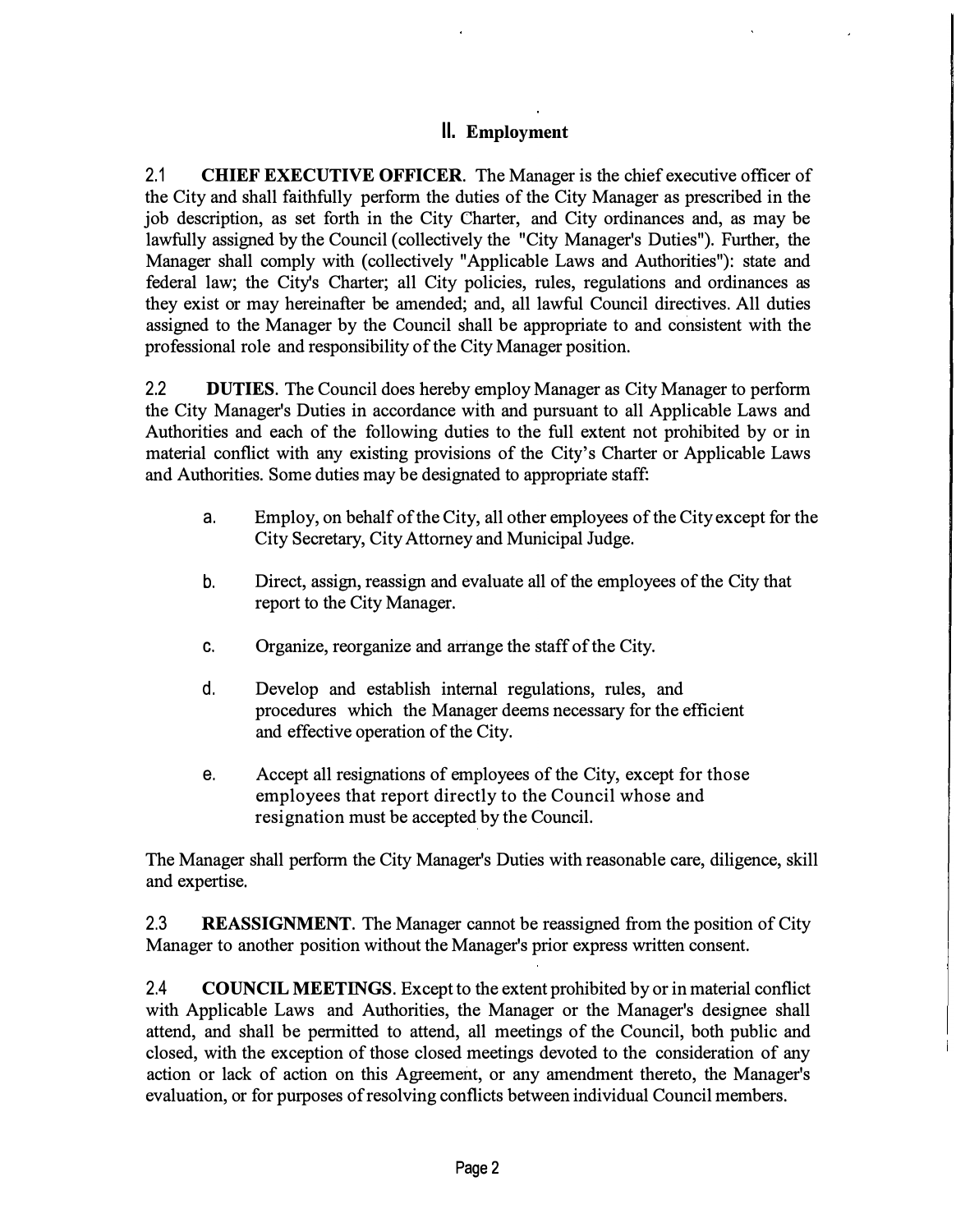2.5 **CRITICISMS, COMPLAINTS, AND SUGGESTIONS.** The Council, individually and collectively, shall refer in a timely manner all substantive criticisms, complaints, and suggestions called to the Council's attention to the Manager for study and/or appropriate action, and the Manager shall refer the matter(s) to the appropriate City employee or shall investigate such matter( $s$ ) and inform the Council of the results of such efforts.

2.6 **INDEMNIFICATION.** To the extent it may be permitted to do by applicable law, including, but not limited to Texas Civil Practice & Remedies Code Chapter 102, the City does hereby agree to defend, hold harmless, and indemnify Manager from any and all demands, claims, suits, actions, judgments, expenses and attorneys' fees incurred in any legal proceedings brought against Manager in the Manager's individual or official capacity as an employee and as City Manager, providing the incident(s), which is (are) the basis of any such demand, claim, suits, actions, judgments, expenses and attorneys' fees, arose or does arise in the future from an act or omission of Manager, as an employee of the City, acting within the course and scope of the Manager's employment with the City; excluding, however, any such demand, claim, suits, actions, judgments, expenses and attorneys' fees for those claims or any causes of action where it is determined that the Manager committed official misconduct, or committed a willful or wrongful act or omission, or an act or omission constituting gross negligence, or acted in bad faith; and excluding any costs, fees, expenses or damages that would be recoverable or payable under an insurance contract, held either by the City or by the Manager. The selection of the Manager's legal counsel shall be with the mutual agreement of the Manager and the City if such legal counsel is not also City's legal counsel. A legal defense may be provided through insurance coverage, in which case the Manager's right to agree to legal counsel provided for him will depend on the terms of the applicable insurance contract. To the extent this Paragraph 2.6 exceeds the authority provided and limitations imposed by Texas Civil Practice & Remedies Code, Chapter 102, it shall be construed and modified accordingly. The provisions of this Paragraph 2.6 shall survive the termination, expiration or other end of this Agreement and/or the Manager's employment with the City.

2.7 **APPROPRIATION.** The Council has appropriated, set aside and encumbered, and does hereby appropriate, set aside, and encumber, available and otherwise unappropriated funds of the City in an amount sufficient to fund and pay all financial obligations of the City pursuant to this Agreement.

2.8 **HOURS OF WORK.** The Manager acknowledges the proper performance of the City Manager's Duties require the Manager to generally observe normal business hours and will also often require the performance of necessary services outside of normal business hours. This is an exempt position. The Manager agrees to devote such additional time as is necessary for the full and proper performance of the City Manager's Duties and that the compensation herein provided includes compensation for the performance of all such services. However, the City intends that reasonable time off be permitted the Manager, such as is customary for exempt employees so long as the time off does not interfere with the normal conduct of the office of the City Manager. The Manager will devote full time and effort to the performance of the City Manager's Duties, and shall remain in the exclusive employ of the City during the term of this Agreement; provided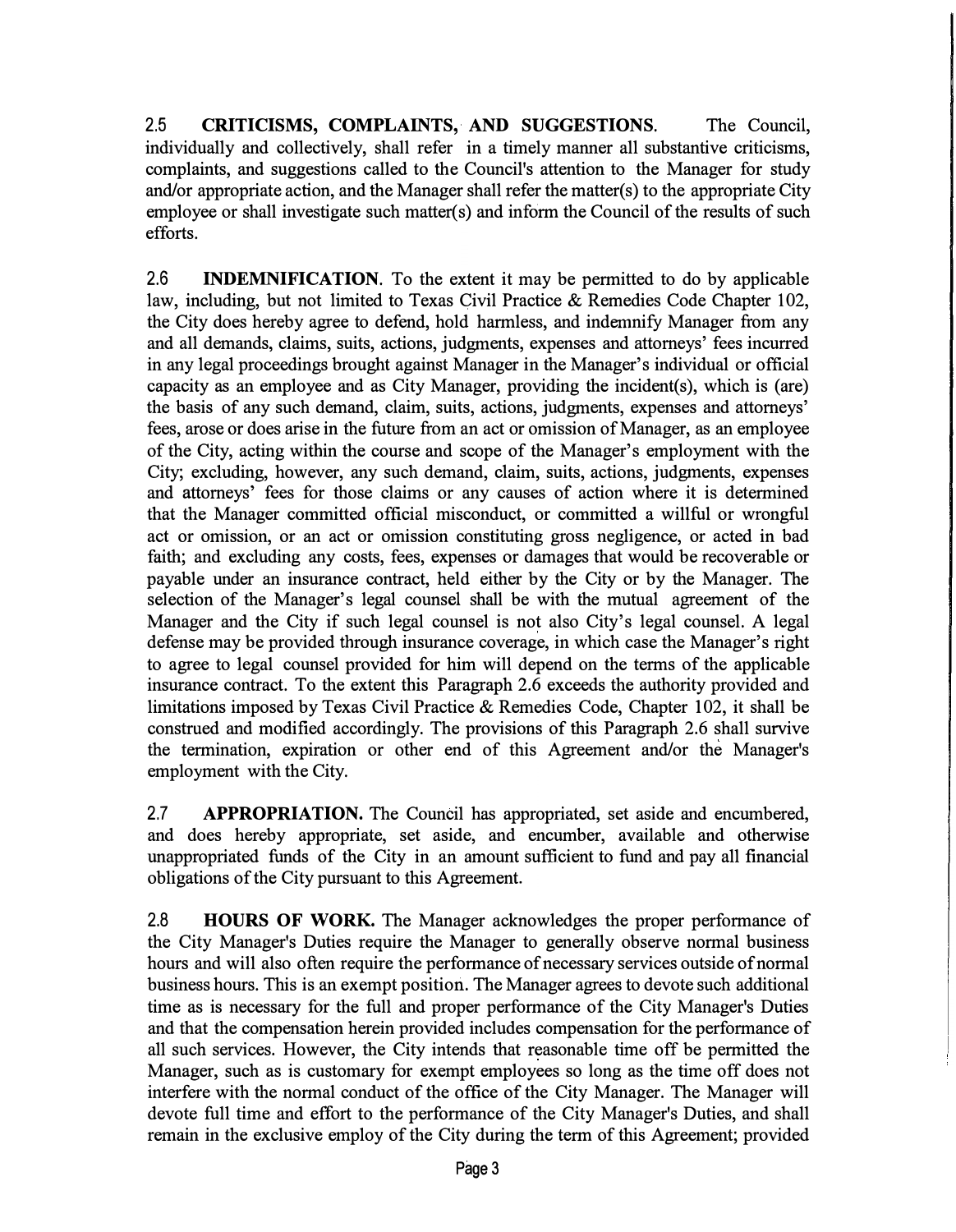that, with the prior consent of the Council, the Manager may accept outside professional employment which does not interfere with the Manager performing the City Manager's Duties hereunder. The term "outside professional employment" means professional services provided to third parties for which the Manager is compensated and which are performed on the Manager's time off.

2.9 **RELOCATION TO CITY.** Pursuant to Section 5.01 of the City's Home Rule Charter, the Manager shall relocate to a residence within the corporate boundaries of the City within a period of ninety (90) days. This has been completed and Manager is a current city residence.

2.10 **WEAPONS.** The Manager is exempt from the provisions of Section 24 of the City's *Personnel Policy Manual* which prohibits the possession of weapons on City property and is authorized to possess such weapon on the premises.

### **Ill. COMPENSATION**

**3.1 SALARY.** The City shall provide the Manager with an annual salary in the sum of One Hundred Sixty Nine Thousand Four Hundred and Thirty Eight Dollars (\$169,438.88) beginning on the Term date of February 1, 2019. This annual salary rate shall be paid to the Manager in equal installments on the schedule as other City employees and shall be paid net of any applicable withholding or deductions required by the Applicable Laws and Authorities.

Furthermore; Salary shall be increased annually as provided below:

- **• February 1, 2020 base salary to increase 4% to \$176,216.44**
- **• February 1,2021 base salary to increase 4% to \$183,265.09**

3.2 **COMPENSATION AND SALARY ADJUSTMENTS.** At any time during the term of this Agreement, the Council may, in its discretion, review and adjust the compensation and salary of the Manager, but in no event shall the Manager be paid less than the salary set forth in Paragraph 3 .1 of this Agreement, except by mutual agreement of the two parties. Such adjustments, if any, shall be made pursuant to lawful Council resolutions. In such event, the parties agree to provide their best efforts and reasonable cooperation to execute a new agreement incorporating the adjusted salary.

3.3 **PAID LEAVES - VACATION, SICK/PERSONAL AND HOLIDAY.** The Manager may take, at the Manager's choice, the number of hours of vacation to be earned and accrued at a rate of four weeks of annual vacation per calendar year, the leave to be in a single period or at different times. The vacation leave taken by the Manager will be taken at such time or times as will least interfere with the performance of the City Manager's Duties. The Manager is hereby granted the same sick/personal leave benefits as authorized by Council policies for administrative employees. The Manager shall observe the same legal holidays as provided by the City for its administrative employees.

3.4 **BENEFITS - GENERAL.** Unless expressly provided otherwise in this Agreement, in addition to those benefits specifically set forth herein, the Manager shall be entitled to the same benefits that are enjoyed by any other administrative employees of the City pursuant to all Applicable Laws and Authorities.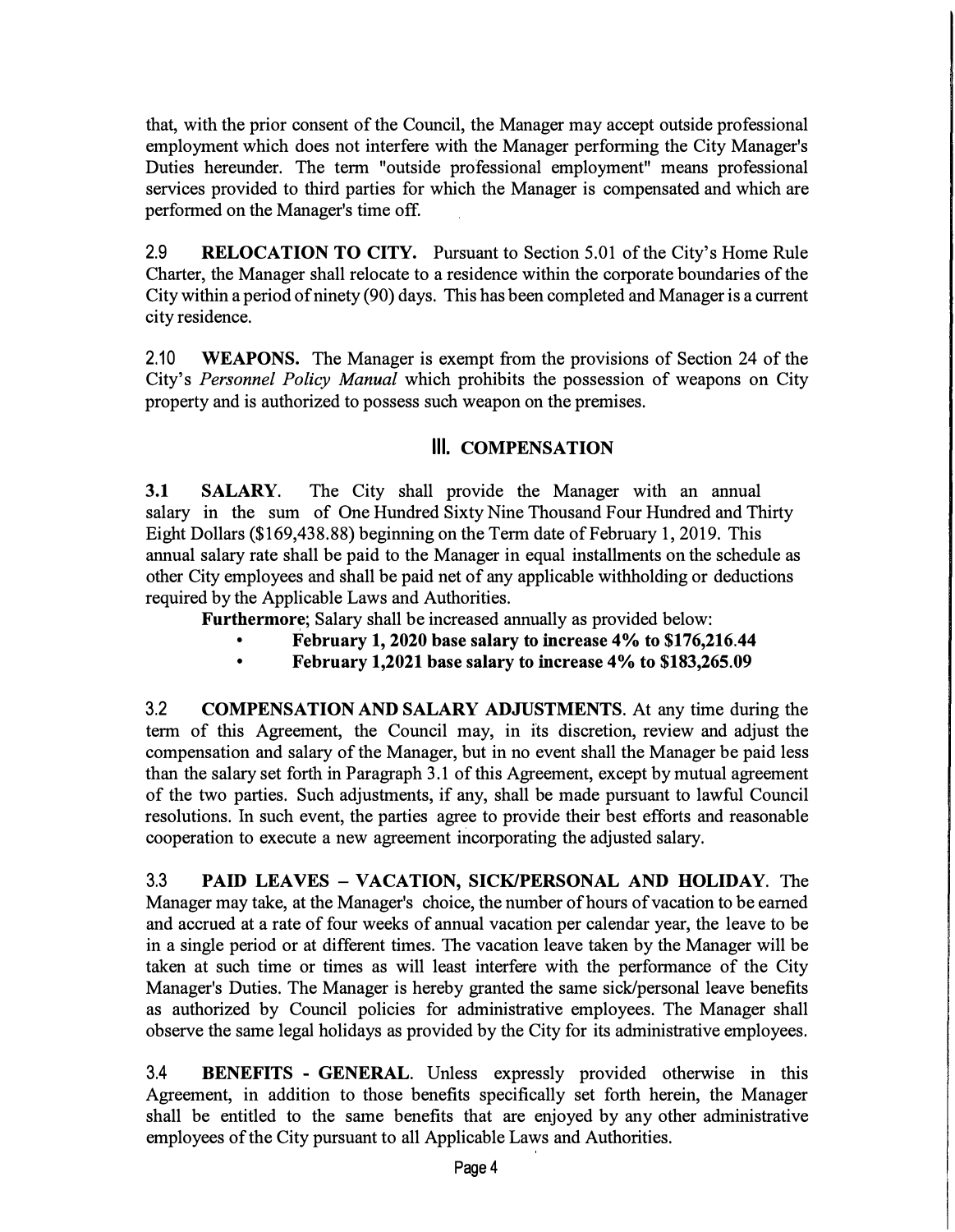3.5 **VEHICLE ALLOWANCE.** As an additional benefit, the Manager shall be entitled to a vehicle allowance in the amount of One Thousand Dollars and No Cents  $($1,000.00)$  to be paid monthly.

3.6 **CELLULAR TELEPHONE, TABLET COMPUTER, AND LAPTOP.**  As an additional benefit, the City shall provide the Manager with a cellular telephone and a tablet computer both of which shall be compatible with City's existing cellular service contract.

3.7 **INSURANCE – HEALTH.** The City agrees to pay the premiums for health, hospitalization and comprehensive medical insurance for the Manager pursuant to the group health care plan provided by the City for its administrative employees.

### **3.8 Section reserved.**

3.9 **RETIREMENT BENEFIT.** The City agrees to enroll the Manager into the applicable state or local retirement system, currently TMRS, and to make at least the same level of contributions for the Manager or on the Manager's behalf as the City does for its other administrative employees consistent with all Applicable Laws and Authorities. TMRS requires a mandatory employee contribution of7% of the employee's gross salary. Payment, and subsequent collection of City matching contributions, are subject to TMRS regulations; currently the City provides a 2: 1 match. The Manager shall be entitled to receive the benefit of the City's matching funds in the same ratio as all other employees and as determined by the City Council.

3.10 **EXPENSES.** The City shall pay .or reimburse the Manager for reasonable expenses incurred by the Manager in the continuing performance of the Manager's duties under this Agreement. The City agrees to pay the actual and incidental costs incurred by the Manager for travel outside of Hood County. Such actual or incidental costs may include, but are not limited to, gasoline, hotels and accommodations, meals, rental car, and other expenses incurred in the performance of the business of the City. For any travel that requires an overnight stay, the Manager shall comply with all procedures and documentation requirements in accordance with Applicable Laws and Authorities.

3.11 **BONDS.** The City shall bear the full cost of any fidelity or other bonds required of the Manager under any law or ordinance.

3.12 **CIVIC ACTIVITIES.** The Manager is encouraged to participate in community and civic organizations and activities. The cost of such activities shall be borne by the City.

### **IV. PROFESSIONAL GROWTH**

4.1 **PROFESSIONAL DUES AND SUBSCRIPTIONS.** The City agrees to budget for and to pay for professional dues and subscriptions of the Manager necessary for continuation and full participation in national, state, regional, and local associations and organizations as necessary and/or desirable for the good of the City through the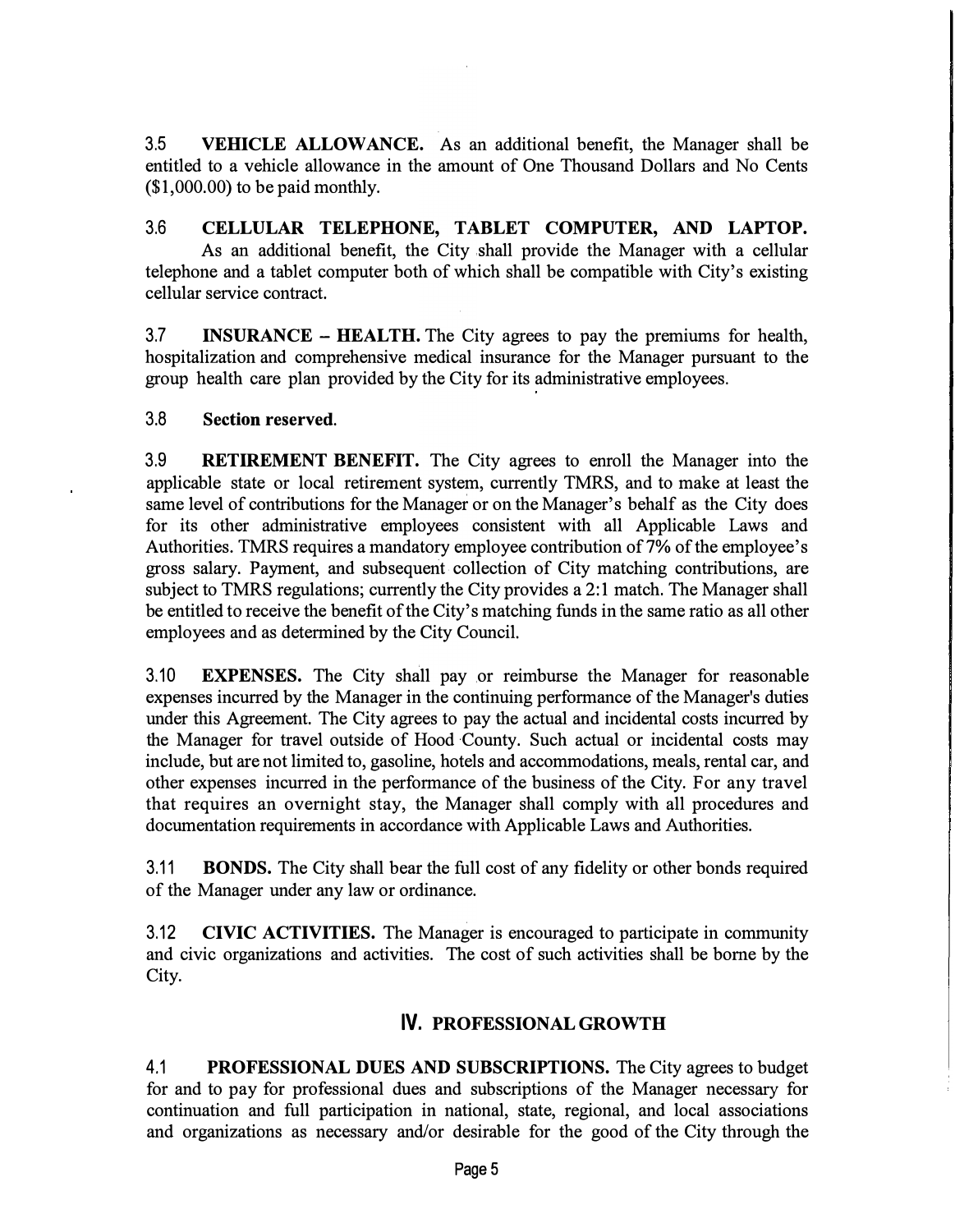Manager's continued professional participation, growth and advancement.

<sup>I</sup>4.2 **PROFESSIONAL DEVELOPMENT TRAVEL.** The City agrees to budget for and to pay for travel and subsistence expenses of the Manager for professional and official travel and meetings to adequately continue the professional development of the Manager and to pursue necessary official functions for the City, including but not limited to the ICMA Annual Conference, the Texas Municipal League, the Texas City Management Association, and such other national, regional, state and local governmental groups and committees in which the Manager is a member.

4.3 **PROFESSIONAL CONTINUING EDUCATION.** The City also agrees to budget for and to pay for travel and subsistence expenses of Manager for short courses, institutes, and seminars that are necessary and/or desirable for the good of the City through the Manager's professional development.

# **V. PERFORMANCEEVALUATION**

5.1 **EVALUATION PROCESS.** The Council shall review the Manager's job performance at least once annually with the first review being in October 2015, and subsequent annual reviews to occur during the month of February each year thereafter unless the parties agree otherwise. The annual performance reviews and evaluations shall be in writing and in accordance with criteria and format developed jointly by the Council and the Manager. The Council shall provide the Manager a reasonable and adequate opportunity to discuss with the Council and/or respond to the Manager's evaluation.

5.2 **CONFIDENTIALITY.** Unless the Manager expressly requests otherwise in writing, except to the extent prohibited by or in material conflict with Applicable Laws and Authorities, the evaluation of the Manager shall at all times be conducted in closed session of the Council and shall be considered confidential to the maximum and full extent permitted by law. Nothing herein shall prohibit the Council or the Manager from sharing the content of the Manager's evaluation with their respective legal counsel.

5.3 **MODIFICATION OF EVALUATION PROCESS.** In the event the Council determines that the evaluation instrument, format and/or procedure are to be modified by the Council, and such modifications would require new or different performance expectations, then the Manager shall be provided a reasonable period of time to demonstrate such expected performance before being evaluated.

# **VI. TERMINATION**

- 6.1 **TERMINATION EVENTS.** This Agreement shall terminate upon any of the following:
	- a. Mutual agreement of the Council and Manager in writing and signed by them;
	- b. Retirement or death of the Manager;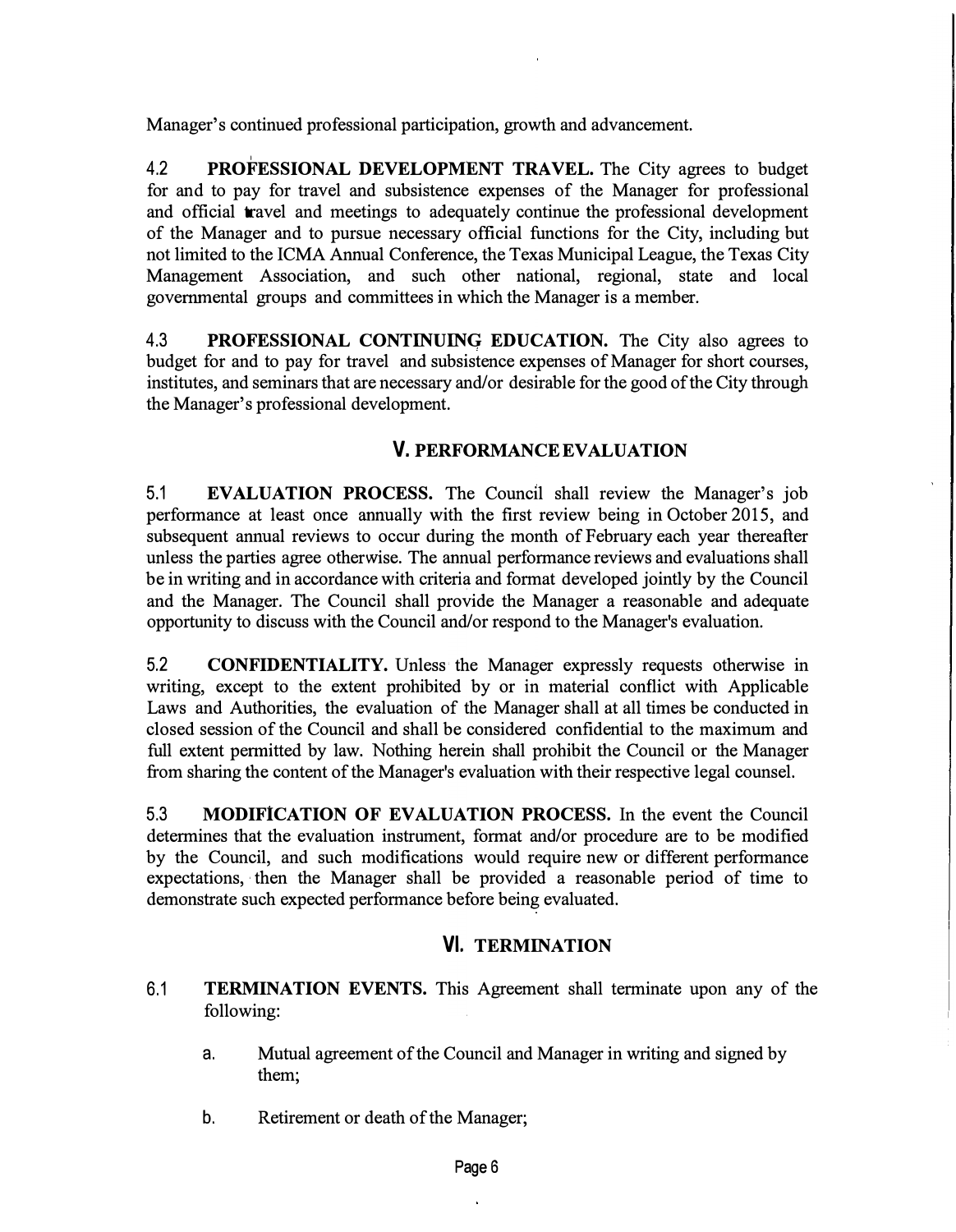- c. Termination of Manager's Employment for "good cause" (as defined in Paragraph 6.2 below), or;
- d. Expiration of the term of this Agreement;
- e. Voluntary Resignation of the Manager.
- 6.2 **"GOOD CAUSE".** For purposes of this Agreement the term "good cause" is defined as follows:
	- (a) Any willful, knowing, grossly negligent, or negligent breach, disregard or habitual neglect of any provision of this Agreement, or any willful, knowing, grossly negligent, of negligent breach, disregard or habitual neglect of any duty or obligation required to be performed by City Manager under this Agreement or under the Charter and ordinances of the City and/or the laws of the United States or the State of Texas.
	- (b) Any misconduct of the City Manager involving an act of moral turpitude, criminal illegality (excepting minor traffic violations), or habitual violations of the traffic laws, whether or not related to City Manager's official duties hereunder.
	- (c) Any willful, knowing, grossly negligent, or negligent misapplication or misuse, direct or indirect, by City Manager of public or other funds or other property, real, personal, or mixed, owned by or entrusted to the City, any agency or corporation thereof, or the City Manager in his official capacity.

6.3 **UNILATERAL SEVERANCE.** With the exception of the termination events specified above in Paragraph 6.1, the Council may end the employment relationship and terminate this Agreement, at the pleasure of the Council, whether with or without good cause, upon written notice to the Manager as specified below and payment to the Manager of the Severance Amount (as defined below) and the Current Obligations (as defined below) (together the "Unilateral Severance"). If the Council determines that it desires a Unilateral Severance it shall provide written notice to the Manager at least thirty (30) days in advance of the effective date of such termination, which specifies: (a) the Council has voted to pursue a Unilateral Severance pursuant to this Paragraph 6.3 of the Agreement, (b) the effective date of the Unilateral Severance ("Severance Effective Date"), and (c) the City's commitment to pay the Severance Amount (including a specific line item breakdown of the items that constitute the total Severance Amount), and the Current Obligations. On or before the Severance Effective Date, the Manager may by written notice to the City direct that the Severance Amount be paid and payable in a manner directed by the Manager, provided that the total Severance Amount must be paid and payable on or before the first anniversary of the Severance Effective Date and there shall be no limitations on the City making all deductions and withholdings required by law.

The "Severance Amount" means the total amount of: (a) an amount equal to the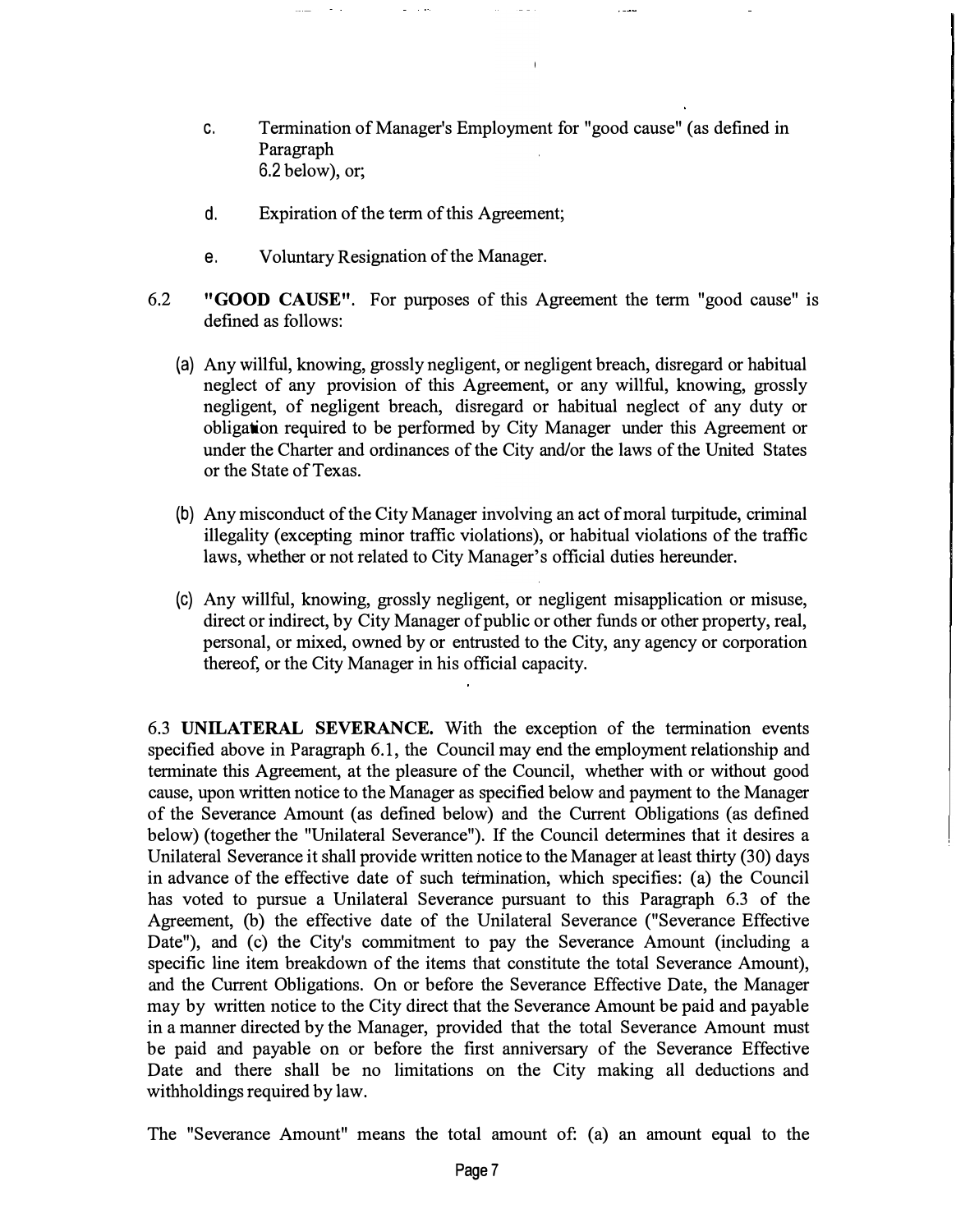value of twelve (12) months of the Manager's then current salary to serve as the primary basis for the Manager's severance pay, plus (b) the value of any eligible accrued but unused vacation and sick/personal leave days, computed on an hourly basis determined by dividing the Manager's current annual salary by 2080 hours. Payment of vacation time is subject to section 14.11 of the City's *Personnel Policy Manual* and is limited to one year of the Manager's entitlement under this section. Payment of sick days is subject to provisions contained in the City's *Personnel Policy Manual,* section 14.12 and 16.12. Sick pay is only paid if the Manager retires under TMRS guidelines or provisions to the maximum allowed under City policy.

The "Current Obligations" includes all salary and benefits, including benefits outlined in 3. 7 and 3 .9 above, under this Agreement payable or otherwise owing by City to Manager up to a date through and including the first anniversary of the Severance Effective Date.

Conditioned upon the City fulfilling its obligations to pay the Severance Amount and the Current Obligations, upon a Unilateral Severance, the Manager waives and releases the Manager's rights to continued employment with the City and the parties waive and release the right to an arbitration hearing on the issue of good cause. In the event of a Unilateral Severance, the parties agree not to make disparaging comments or statements about each other.

### **VII. GENERAL PROVISIONS**

7.1 **COMPLETE AGREEMENT.** This Agreement sets forth and establishes the entire understanding between the City and the Manager relating to the employment of the Manager by the City. Any prior discussions or representations by or between the parties are merged into and rendered null and void by this Agreement. The parties by mutual written signed agreement may amend any provision of this Agreement during the term of this Agreement; such amendments shall be incorporated and made a part of this Agreement.

7.2 **PROVISIONS OF CHARTER TO CONTROL.** Pursuant to Section 5.05 of the Granbury Home Rule Charter, neither the council nor any of its members shall direct or request the appointment of any person to or his removal from office by the Manager or by any of his subordinates. However, the Council, while in session, may consult and advise the Manager, make inquiry regarding the appointments or removals and may express their opinion in regard thereto. In regard to administrative and executive duties under the Manager, the Council and its members shall deal solely through the Manager and neither the Council nor any member thereof shall give orders to any subordinate of the Manager, either privately or publicly. Willful violation of the foregoing provisions of the Charter by any member of the Council shall constitute official misconduct, and such misconduct shall be addressed in the manner prescribed in Section 2.05. (Section 5.05 amended by Resolution 11-12 adopted on May 19, 2011 at an election held on May 14, 2011).

7.3 **BINDING EFFECT.** This Agreement shall be binding on the City and the Manager as well as their heirs, assigns, executors, personal representatives and successors in interest.